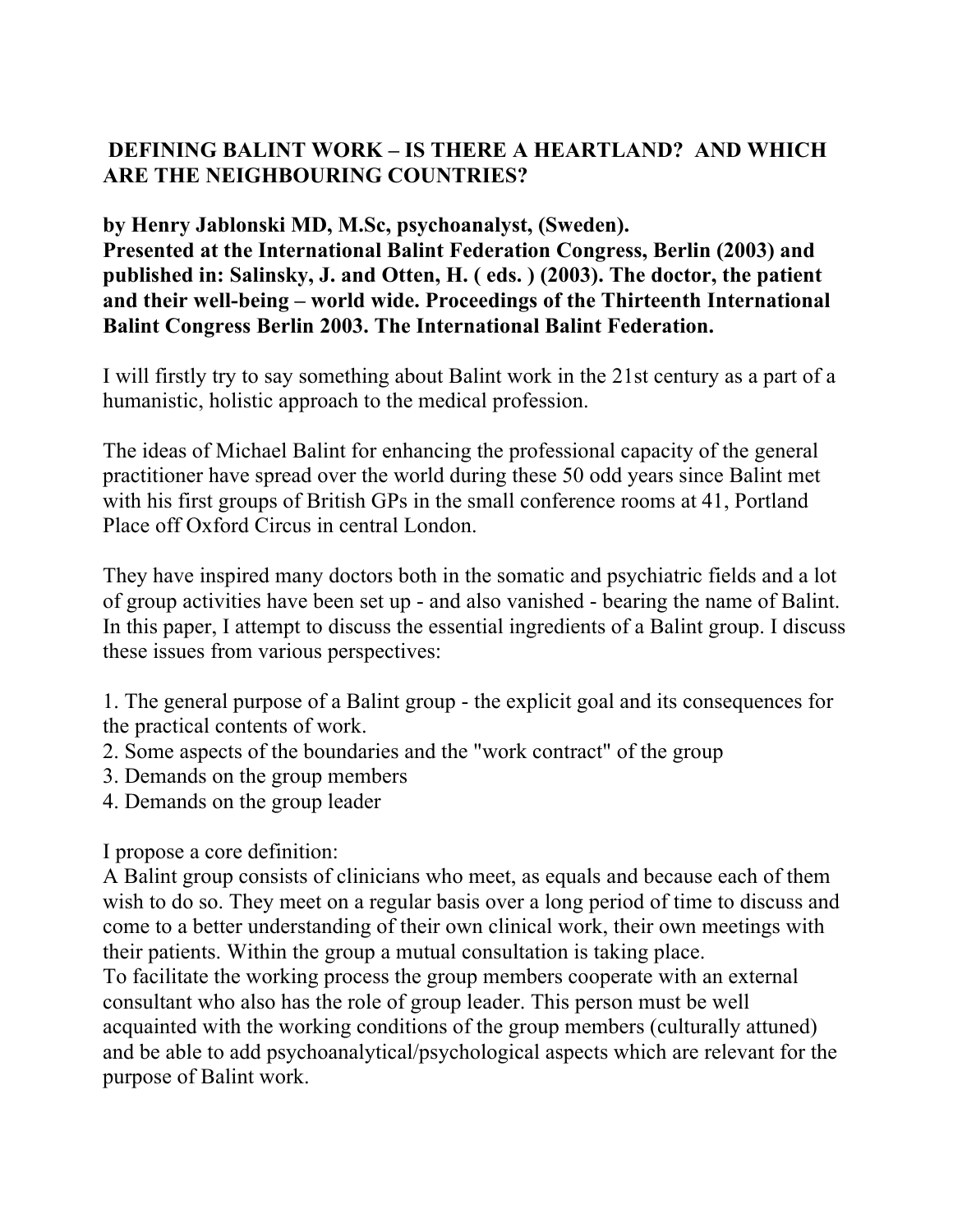I try to discuss the advantages and difficulties of Balint work and the adjacent territories of other kinds of group work, such as group therapy, educational groups, supervision groups for students and doctors-in -training, mentoring groups, other clinical conferences, other professional reflection groups, and team meetings, etc, etc.

I discuss various varieties of Balint-inspired groups and what modifications of the original framework that is demanded of such groups, its members and leader.

An English breakfast can consist of a large variety of dishes but the foundation is always ham and egg. Otherwise it is not an English breakfast.

In analogy Balint work must be based on the idea of mutual consultation for equals, focus on clinical work and a relevant psychological perspective brought into the group to promote the group members´ own reflective work.

I suggest that in Balint work it is not always easy to see the boundaries. We might rather speak of a shared border territory with other forms of group work. Still, I maintain that, to ensure the continuity and good work of the Balint group, it is important to stay within its defined territory. And yet good spin-off processes can start generating within the group members on a personal level, at their clinics etc though this is not the goal of Balint work itself.

It is very challenging to participate in an International Balint Congress in Berlin in this year of 2003. Even if the majority of the participants to this Congress were not born when the fateful processes started off, still the 20th century history of Berlin should be very tangible to every European and American. This city in the beginning of the 20th century was a centre of German culture and a great source of inspiration to Europe and the world, as well as an international cultural and scientific meeting place and a melting pot. It is now 70 years after the rise of National Socialism to power, a megalomaniac illusion that utterly destroyed this city. It was followed by forty-four years of division and a two-front civil struggle against totalitarianism on the one hand and the disillusionment of the past on the other. 70 years after 1933, Berlin again is a whole city and part of a challenging national and European context, and has once again recovered its former position. In this respect we may paraphrase JFK that we should all try to be Berliners.

It makes this city a good vantage point for looking back at the origins of Michael Balint´s ideas and the world he came from as well as looking for the future prospects of Balint work. We may recall the strong psychoanalytical links that existed between Berlin, Budapest and Vienna before the Hitler barbarism put a stop to it. The work of Sandor Ferenczi (the spiritual father of Michael Balint) in Budapest and Karl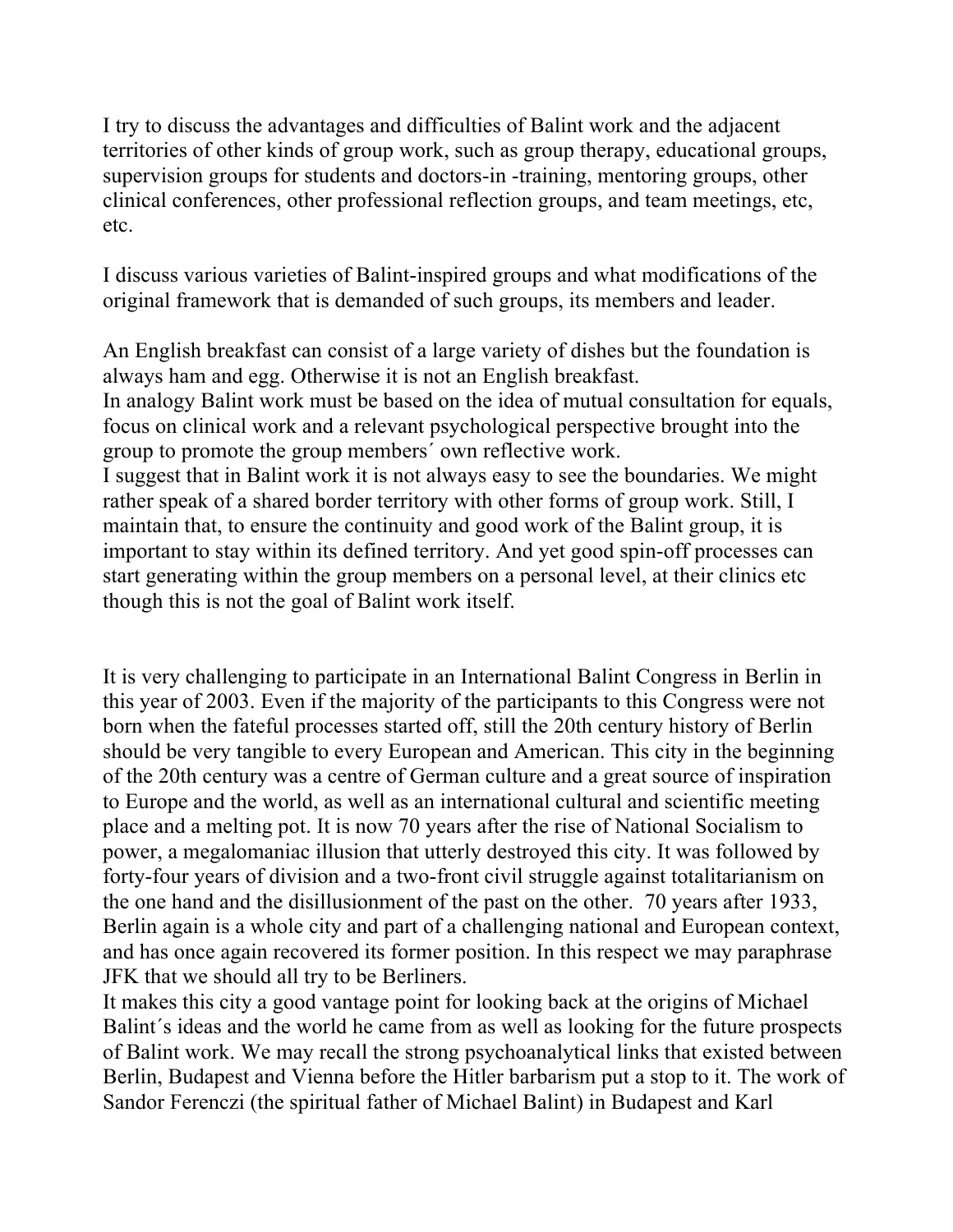Abraham in this city and Sigmund Freud in Vienna constituted the axis around which the psychoanalytical wheel started turning.

#### **Some thoughts on the social and medical context for Balint work**

Before starting my discussion about the aims and functioning of Balint work, I would like to say something about the context that the Balint group is intended to support the world of the general practitioner and the outpatient clinic. I think we all agree on the extreme importance to the citizen of a secular and democratic society; of having access to an experienced and sensible doctor for his feeling of security and comfort. The need of the patient is twofold in an intertwined way:

The patient seeks to be the object of a good medical judgement and to have his concerns and anxieties about his condition reflected in the eyes of the doctor so that hopefully he will feel he is adequately seen and met with. In this way - no matter how serious his condition is - he will be helped in dealing with his medical condition as realistically as possible. But in a democratic and secularised society - whether we like it or not - the spiritual needs previously supplied by shamans, medicine men, magicians and priests since the dawn of civilisation, have, to a large extent, been transferred to the doctor. These demands will also be present in the consulting room but in the modern society we have many competitors in this "marketplace", serious ones and frauds.

Still, subsidised medical health care with a general practitioner - whether privatised or public - is an important symbol of the safety and care provided by the modern civil society to its citizens. It seems to me that politicians, administrator and also the doctors themselves do not always fully recognise how important this function is for the cohesiveness of our society. The function of the Balint group is to support the doctor in doing this work as adequately as possible in line with the saying attributed to Hippocrates: "The most important thing? is not what disease the patient is suffering from, but who the patient is who is suffering from the disease." It is not enough that the doctor tries to exert his skills and medical techniques in a logical and rationalistic way and in accordance to science and proven clinical experience. That gives no guidance to the understanding of the meeting between the two persons in the consulting room. The Balint group may help the doctor to be more aware that the patient because of his demand-for-dependency and inner hopes and fears will not necessarily respond when talked to at a logical level. If the doctor does not take this into account something will be missing. The Balint approach could thus be seen as a way of recapturing and developing a humanistic clinical medical attitude. From my position as a Balint group leader for 17 years, as a practising psychoanalyst and as an MD with some GP experience of my own, I am impressed by the personal qualities and training skills it takes to be a "good enough" general practitioner and by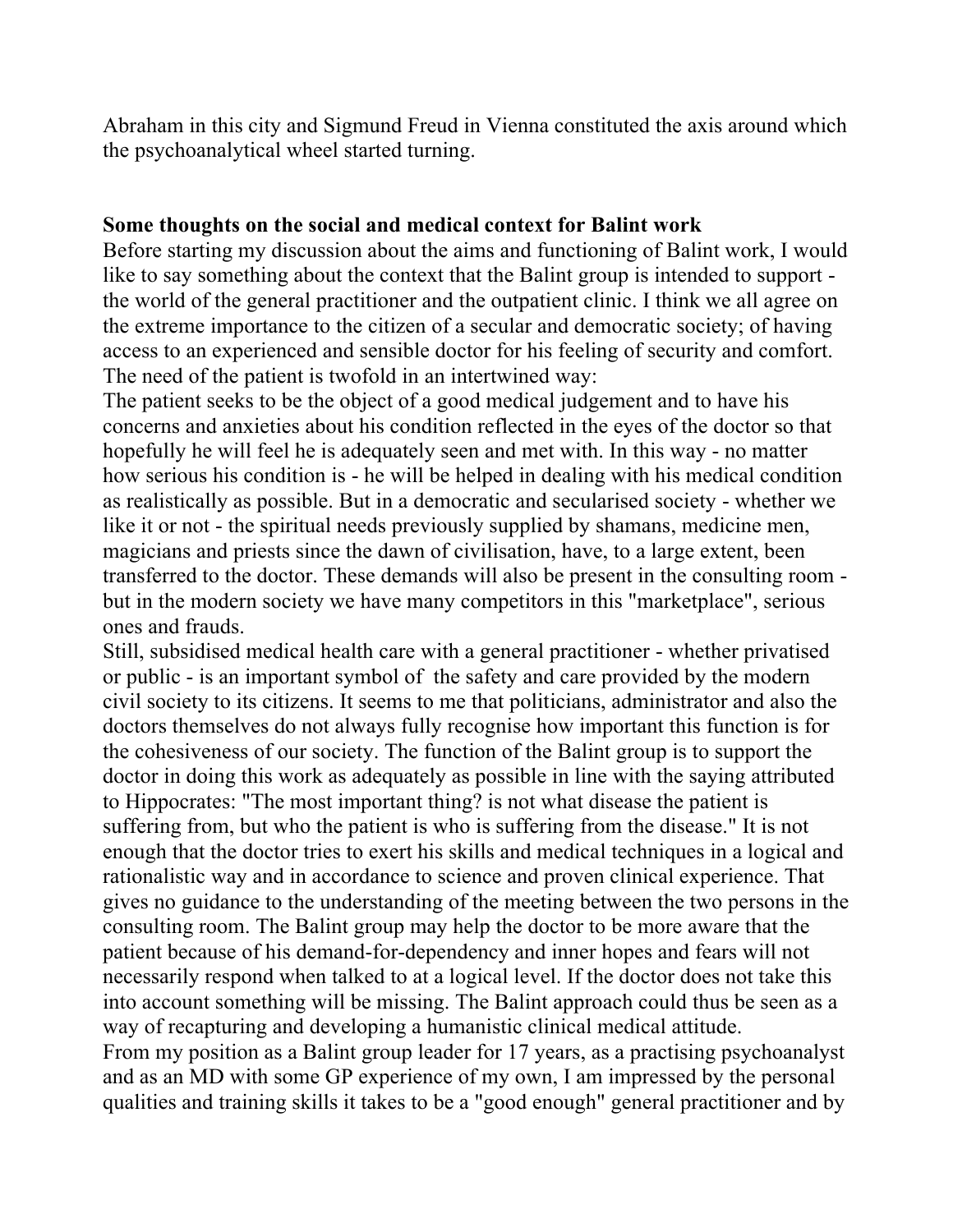many of the odd 70 colleagues, that I have had the privilege so far to work with over several years. The art of general practice requires an ability to improvise constantly according to the climate that is created between the doctor and the patient. This climate is tangible in the sensitive doctor and the doctor is acting in it - often without having a distinct consciously formulated idea of what kind of inner relation is going on in the patient or in the doctor himself. The purpose of the consultation is seldom clear (there is often a hidden agenda). The working conditions of the GP demand flexibility, good working capacity, professional integrity, tolerance, social competence, loving (I mean to use this word in a very unsentimental matter-of-fact sense) care and respect for the most varied expressions of life styles and demands, a good clinical intuition and a continuous up-grading of his medical training. This job is full of inner contradictions and, at the same time, a challenge and a possibility to be near life and people. It offers few opportunities to build ivory towers.

Michael Balint´s ideas were meant to enhance the professional capacity of the general practitioner. They have spread over the world during these 50 odd years since Balint met with his first groups of British GP-s in the small conference rooms at the CIBA Foundation at 41, Portland Place off Oxford Circus in central London.

In these years we have also witnessed a gradual shift in attitude inside the medical profession from a more or less pure organ-centred view to a rediscovery of a holistic and humanistic approach alongside the dominating medical natural science. General practice as a medical speciality in its own right has gained recognition against strong resistance from many representatives of hospital medical specialities. No doubt Balint´s book: *The Doctor, his Patient and the Illness* inspired general practitioners greatly in many countries asserting themselves. Also, many physicians both in the somatic and psychiatric fields set up a lot of group activities bearing the name of Balint. Some remain, many have vanished.

In this paper I attempt to discuss the essential ingredients of a Balint group. I discuss these issues from various perspectives:

1. The general purpose of a Balint group - the explicit goal and its consequences for the practical contents of work.

2. Some aspects of the boundaries and the "work contract" of the Balint group and the border territories to other kinds of groups with adjacent purposes.

3. Demands on the group members.

4. Demands on the group leader.

#### **The aim of Balint work**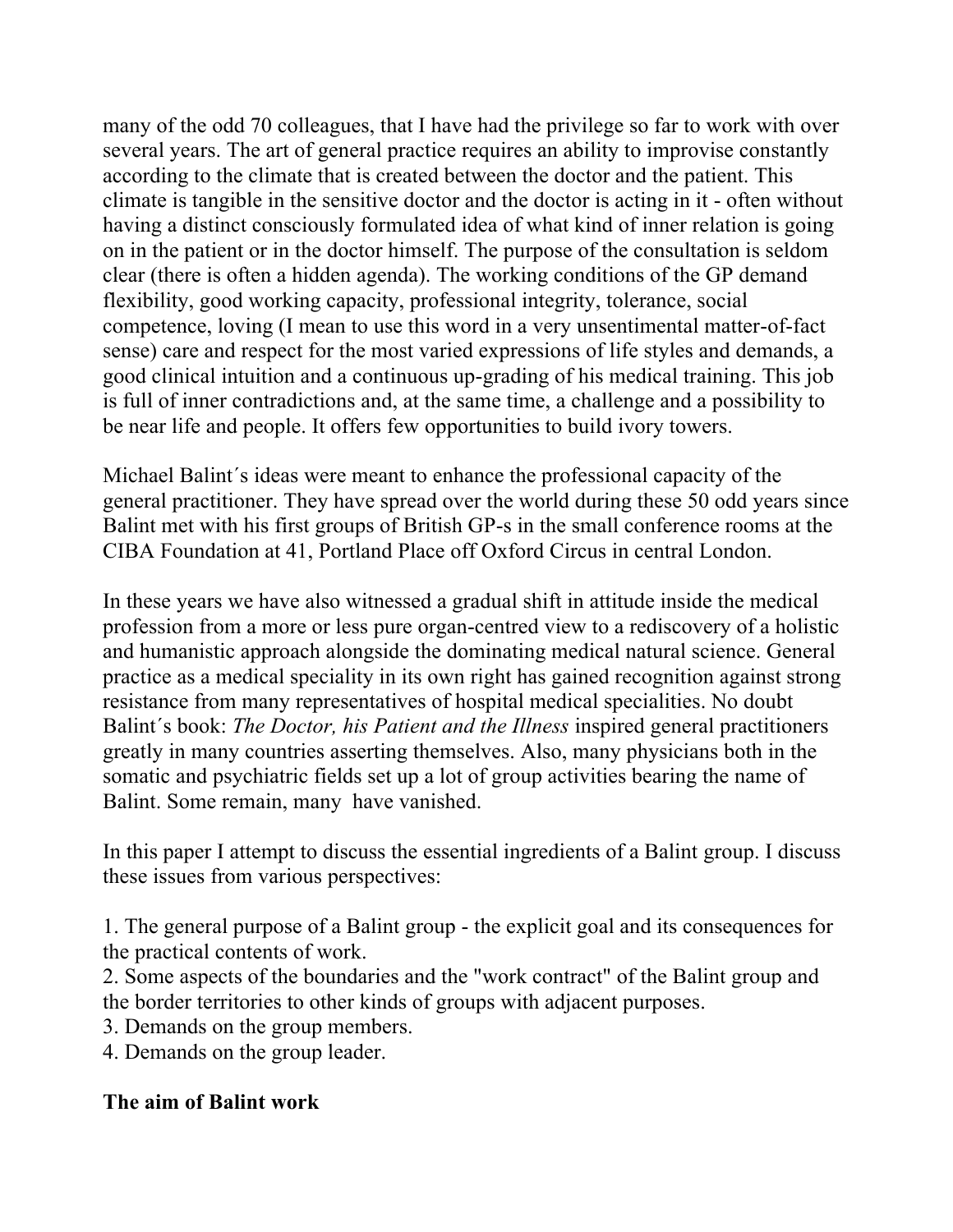Michael Balint described the gap between the regular medical training and the clinical working reality of the doctor as follows:

There are many fields in present-day medicine where science is of little help to the practitioner, and he has to rely chiefly on his common sense. (Balint: *The Doctor, his Patient and the Illness.",* 1957).

Balint aimed at "training the doctor in the psychological treatment of the patient". Still, this did not mean making the doctor a psychotherapist, but rather to make him psychologically adequate in his role as a GP. In the nineteen-fifties, Balint rightly could state that this would be a cultural breach with the expectations of both the patient and the doctor. Balint group work aims at gradually changing the definition of the relation to his patients by the doctor himself. It is achieved by making the interaction (the interplay is an even better word) between the doctor and the patient more visible as well as increasing both the medical and the psychological understanding of the situation of the patient.

Indeed, Balint, by working with the GP groups meant to help the doctor to develop his "common sense" so that the doctor would be able - to apply his medical knowledge as judgementally as possible, and - to use his "professional ego" in an optimal way educationally, psychotherapeutically and ethically.

The development of "the professional ego" is enhanced by - examining in the group in which way the individual doctor is using "his apostolic function", that is how the doctor, so to speak, is preaching his particular medical gospel to his patients, and

- examining which are the difficulties and blocks in the doctor which prevent him from using his professional intuition and medical judgement in a good enough way.

Through Balint group work we become more aware of something we already in principle agree on - that there are feelings and thoughts in the doctor in clinical situations that are repressed (*verdrängt*) or disavowed (*verneinet*). Such impulses or uncanny premonitions might be turned into more or less pseudo-rationalistic counterreactions, i.e. an extreme emotional distance to (objectification of) the patient, lack of distance, negligence, painful and unnecessary examinations and tests, a prolonged uncertainty about the results. Often the doctor will not be conscious of these processes. Like many of his patients he will experience a vague discomfort for which he will seek the advice of his colleagues in the Balint group. By means of a respectful discussion and reflection on these matters in the group the doctor may gain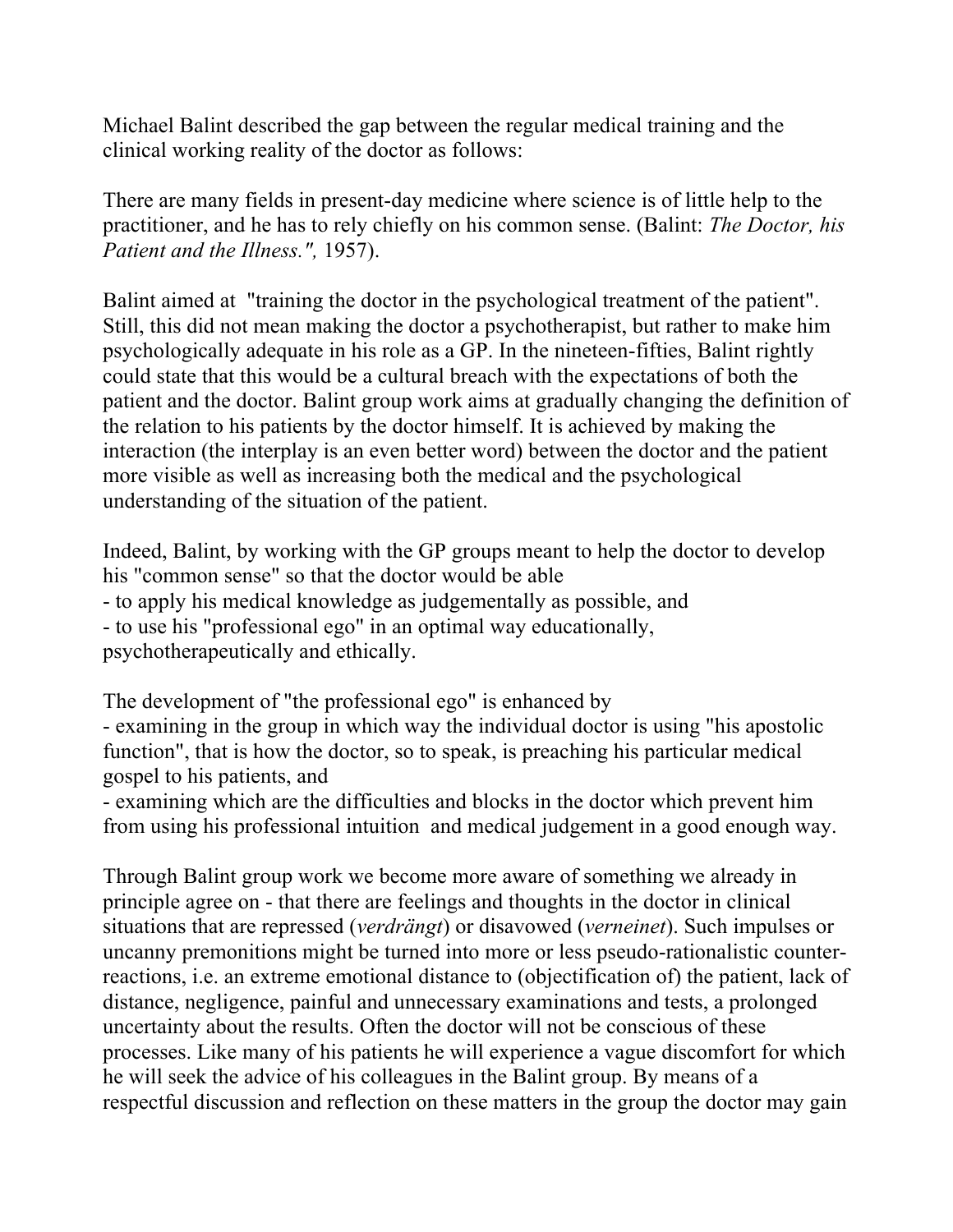insight into the situation and find he is no longer emotionally and intellectually imprisoned by his unawareness and his acting out.

In Balint work we also try to identify the extensions of what Balint called "the offer of the patient" - the outspoken and hidden demands and wishes that the doctor is charged with. I say extensions because in the modern society such demands do not only come from the patient. He may simultaneously be the messenger from the GP staff, colleagues, and neighbouring caregivers (hospitals, social welfare office), and also from the health insurance and the employer. There are many social and cultural conventions of our modern society that tend to be canalised into a call to the local GP just as in other eras people in distress used to turn to the church. I say this with no mocking or ironic tone. It is just a social and psychological fact and emphasises the responsibility of the doctor to consider this in an enlightened way, not to disregard it and not to exploit it, but to be a "good enough" shepherd to paraphrase the Good Book and Winnicott.

# **Useful psychoanalytical concepts**

Let me firstly say, as a Balint group leader I prefer to talk Swedish rather than Psychoanalytish when I make my "apostolic" remarks in the group. But I find that psychoanalytical concepts do have a great heuristic value with regard to the understanding of what is going on in the group, between the doctor and the patient, and in the patient. If this kind of thinking is reasonably integrated in the group leader, and he appears in the eyes of the group members to come from a neighbouring country and not from psychoanalytical outer space, he will be able to provide the group with a very helpful way of thinking and with hypothetical models for understanding. But psychoanalytical thoughts are not the truth itself. Truth is for the case presenter to find However it happened many times over the years that the presenter came back and reported a dramatic change in his own attitude towards his problematic patient following such an "apostolic" psychoanalytical explanation. In this way the psychoanalytical clinical experience and thinking provides Balint work with a broadening and widening perspective on the doctor-patient relationship.

Those concepts I have found most useful are:

- 1. Conscious preconscious unconscious
- 2. Transference counter-transference and projective identification
- 3. The aspect of unconscious meaning in the psychosomatic symptom
- 4. The psychic parallel processes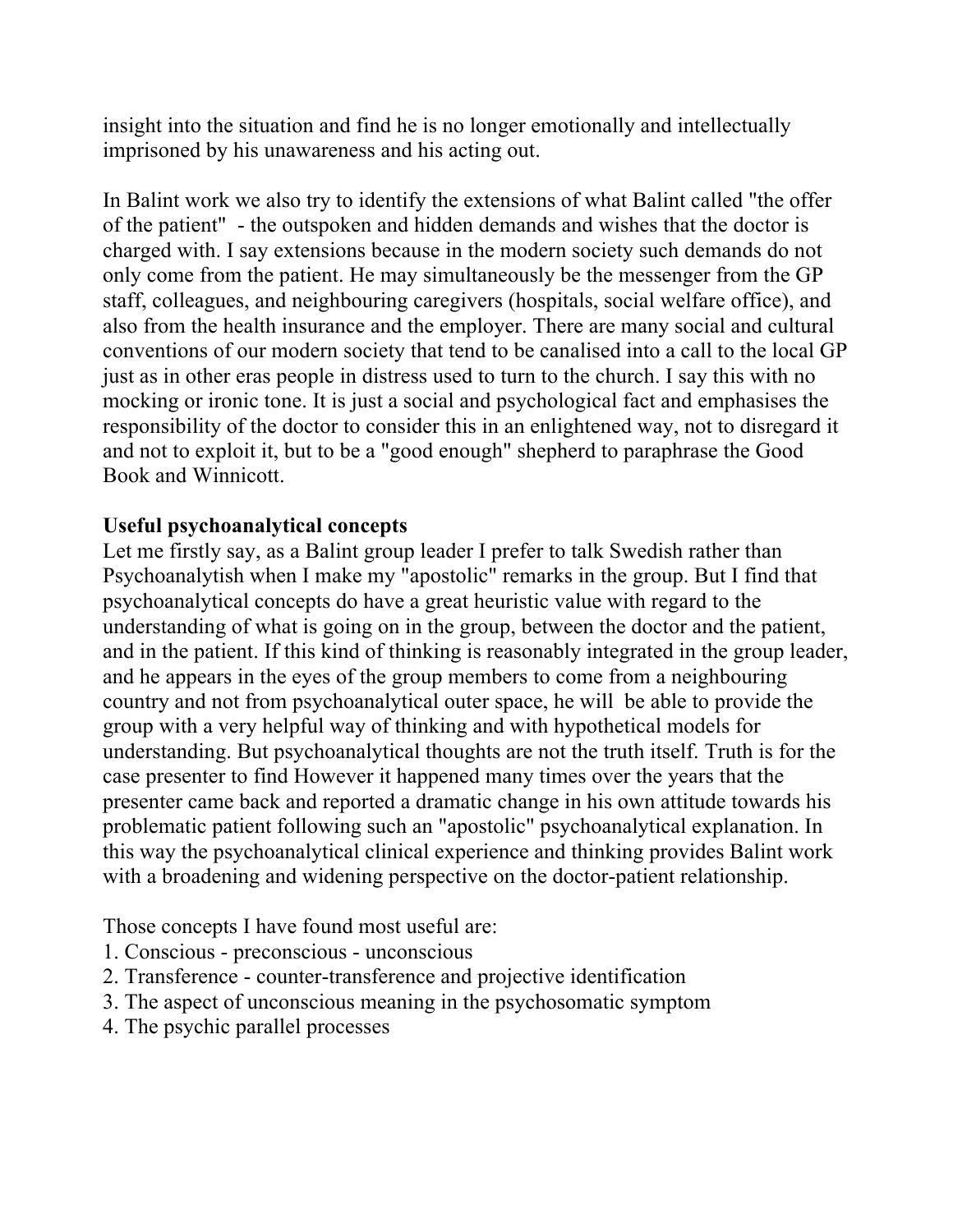**1 & 2**: The conscious and unconscious interplay between the doctor and the patient is intimately linked with the concepts of transference and counter-transference - the communication between the various psychical levels or areas in the two of them. In a very simplified way we might say that the patient besides his outspoken requests may make the doctor the target of many inner representations (Vorvorstellungen),and the patient may be exposed to the doctor in a similar way (transference - *Uebertragung*). Also the doctor may find himself more or less affected by these tunes and also answering to them in ways somewhat alien to his usual professional self (countertransference - *Gegenuebertragung*). The "symptoms" (resignation, irritation, anxiety, tiredness, irrational medical or non-medical acting out, various bodily manifestations i.e. head-ache, stomach troubles, muscular tensions etc) arising in the doctor from a meeting with a certain patient can be transformed to clinical signals, which the doctor could use to deal with the patient in a better way. A disregard for these signals will not make them disappear. Instead they may form the brick-stones of a burnt-out syndrome in the doctor. A word of warning: the distinction between the countertransference and transference of the doctor versus the patient is not so easy to make. It is reasonable to think that it is also many times because of our own neurotic character and vulnerability that some patients can affect us so much. At least in the psychoanalytical sphere there is a bias - probably because of shame and preservation of a narcissistic equilibrium - towards assuming a counter-transference reaction in the doctor rather than talking about his own neurotic transference reaction onto the patient. This is a special issue that concerns the invasion of the private conflicts of the doctor into the consulting room, and I will discuss this further in the context of the limitations of Balint group work.

 **3**: In the psychoanalytical conceptualisation you will find the ideas of the psychosomatic symptom as a formation of an unconscious concretistic expression of a hidden meaning, tragically often an aborted symbolical meaning. Such hypothetical ideas can be introduced into the discussions of a case in the Balint group in order to increase the understanding and the respect for the sufferings of a person, for the understanding of the communicative aspect of the symptom, and for finding the limits for intervention in spite of our preliminary understanding. Also, the concepts of conscious and unconscious are useful in discussing the primary and secondary gains of the patient from his illness. When such distinctions become less clouded to the doctor, it definitely affects his attitude to his patient.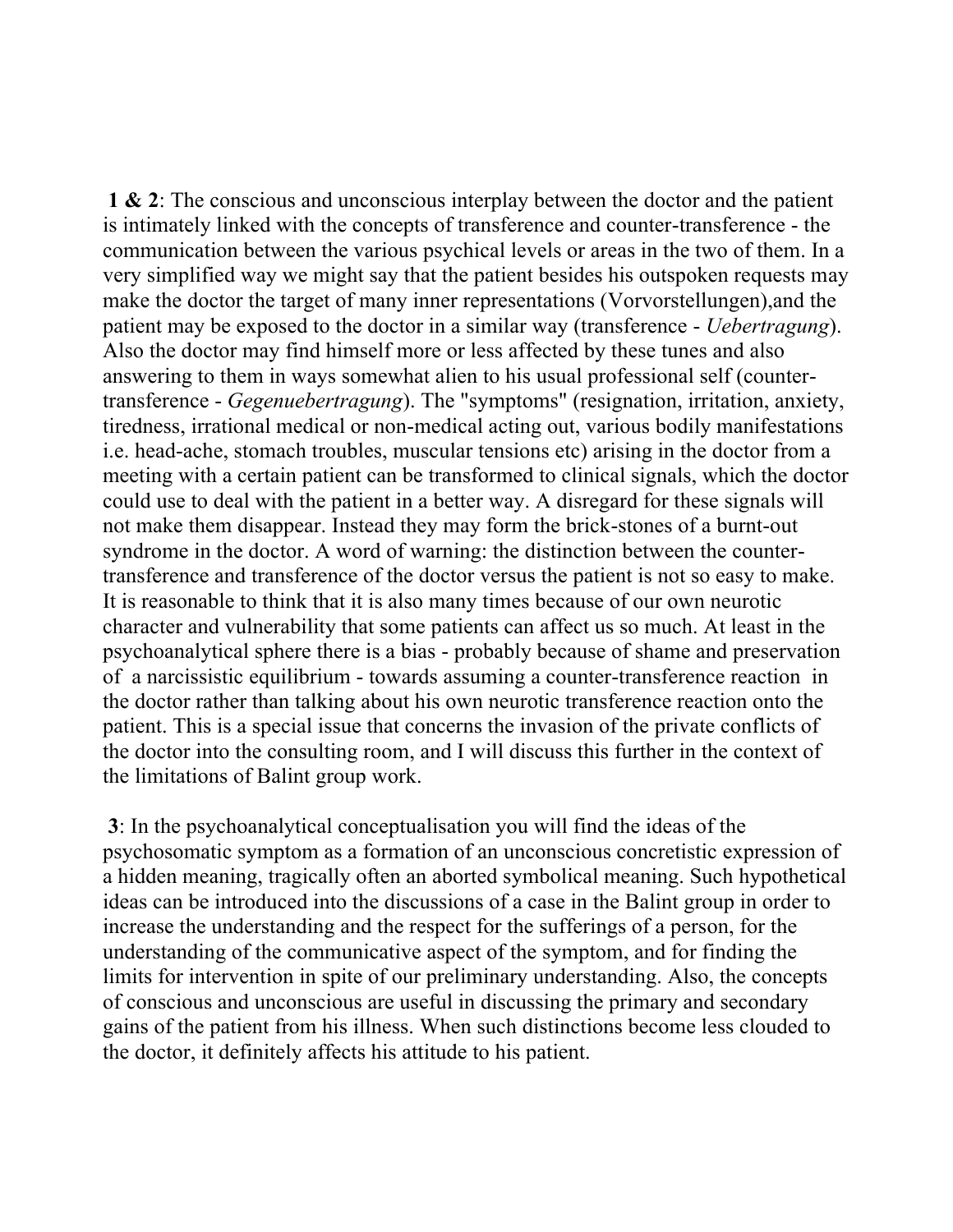**4**: It is not unusual that parallel psychical processes to the problematic situation in the consulting room of the presenting doctor emerge in the Balint group work on that very case. I will show it in an example soon.

I just first want to end up this brief survey by saying that the psychoanalytical formalised knowledge, which often helps clarifying and widening the understanding of an obscure clinical situation (also to a soundly sceptical mind) are constructions and auxiliary devices and nothing else. What is vital in the creative process in a Balint group I would put like this:

The successful participant of a Balint group will find and develop his own professional psychological concepts. Those will be a synthesis, a mixture of general concepts, private expressions (such as you experience in the involuntary poetic and withheld passionate quality of a good case presentation). In his unique way he will try to describe and analyse the elusive but nonetheless very real and tangible interplay between himself and his patients.

Now I will ask you to lend your ear to a presenting doctor in a Balint group. He will illustrate several of these issues that I have mentioned above, and also anticipate a discussion that will follow on the limitations of Balint work:

"Astrid was unmarried, childless and worked part-time in a school kitchen. She was sixtieth and had for a couple of years been with me for blood pressure checks and back pains. But mostly she seemed to consult me for ...yes, for what? She came more often than was necessary. First you´d think the call would be short, she had not much to say, only that she wanted a check on the blood pressure and that her back was aching. And usually the blood pressure was well adjusted, and her back was as usual. Astrid suffered from an old injury from childhood. It was as it was. From time to time she got analgesics, from time to time some physiotherapy. There was nothing else to do. At the same time it was like she always lingered in my office, as if something was waiting to be said. At times she would seem to try to say something but she interrupted herself, and I did not have much to add. It was because of this that I felt it was impossible to end our meetings."

There was a long silence in the group. Finally, when no-one else said anything, the group leader remarked that there seemed to be a boundary between the presenter and the group and that there was something lonely around him when he told about Astrid, something deserted even. There seemed to be something embarrassing about the situation when the presenter had nothing more to offer and the group in this situation seemed unable to receive and process anything from the presenter. Furthermore, the group leader did not recognise the usual professional self of the presenting doctor in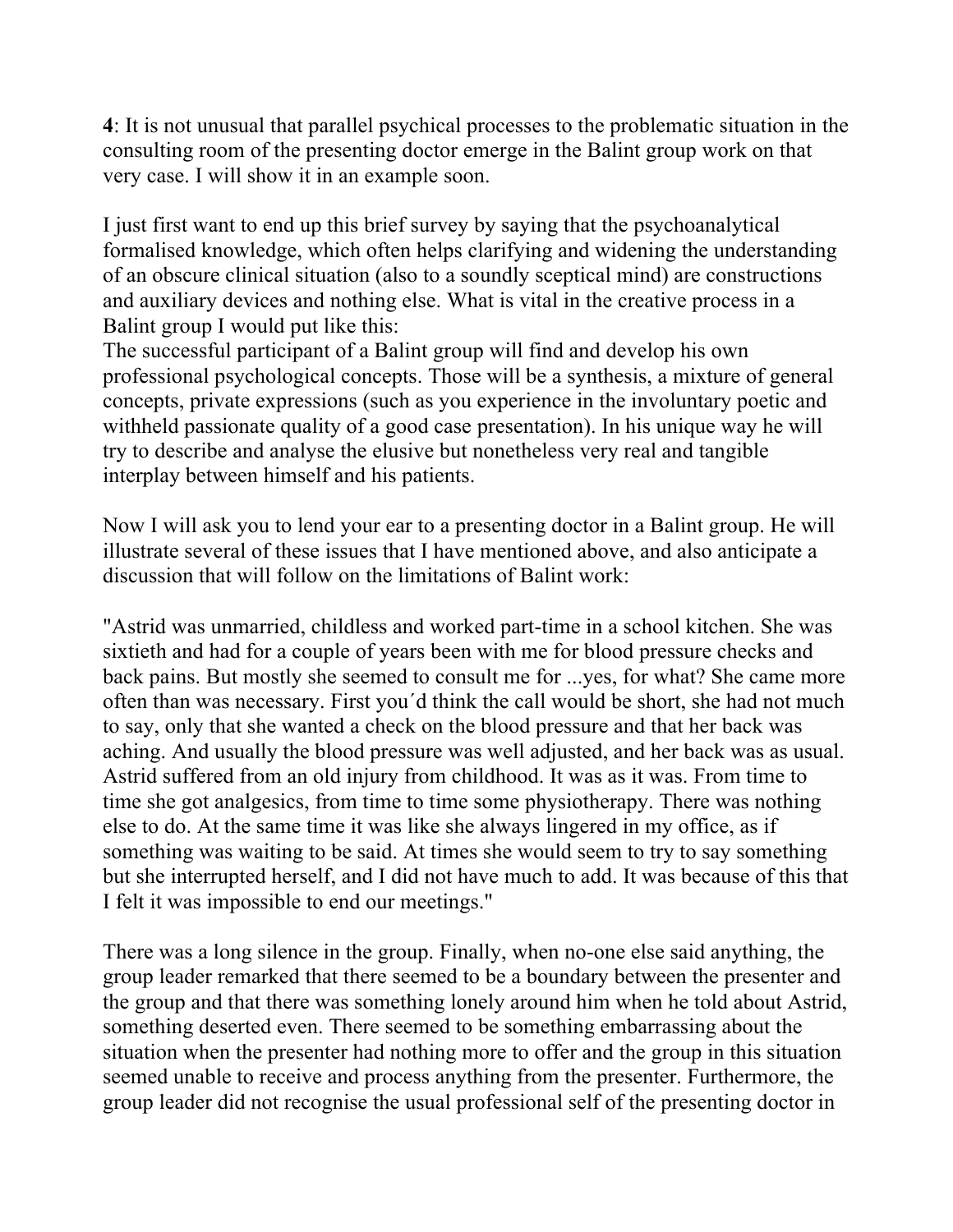this case. Could the seeming sense of being lost of the doctor and his need for assertion also say something about Astrid?

These observations and questions immediately vitalised the presenter and made him curious about the patient and also about himself, and also the other group members woke up. An interchange of ideas started in the group while the difficult feeling in the presenting doctor started dissolving.

(Härdelin L, *Bulletin of The Swedish Psychoanalytical Society* 1997:22)

In this example the group leader is recognising the numbness of the group dynamics and in the presenter. He makes use of this observation to direct his torchlight to the clinical situation in the consulting room of the presenter. He remarks that the patient made the doctor loose his vitality and his regular "doctor self", and that the patient seems to have affected him on a deeply personal level. But he stops here and leaves this matter to the self-scrutiny of the doctor. This is the limit for Balint work and the beginning of psychotherapy. Instead the group leader points at the parallel process between the "doctor - Astrid" and "the group - the doctor". A transposition of affects seems to have taken place. He is as lost in the group as is Astrid in his office. Neither the leader nor the other members of the group try to supervise or educate the presenter, nor do they try to support or comfort him. They devote no further time to explore what kinds of processes that are taking place in the group itself. Furthermore, there is no administratively superior colleague in the group, whom the presenter may wish to prove something to, or who may pass judgement on the doctor silently or openly and thus influence his career positively or negatively. Such a situation is not free of "political" control and will affect the choice of case and the openness and sincerity of the presentation.

In this example the doctor-patient relation is in focus all the time. The leader is concentrating on clearing the way for a discussion on this issue and nothing else. Though he is touching on nearby issues he does not allow himself or the group members to get stuck on them. And the results of the discussion on this case was that the patient got a much better doctor who could gradually help her to live her life in a much better and richer way in spite of her symptoms. Her previously tormenting inner thoughts became less difficult and her need for frequent consultations diminished dramatically.

We may use this scheme to differentiate the task of the Balint group from other kinds of group work and non-work.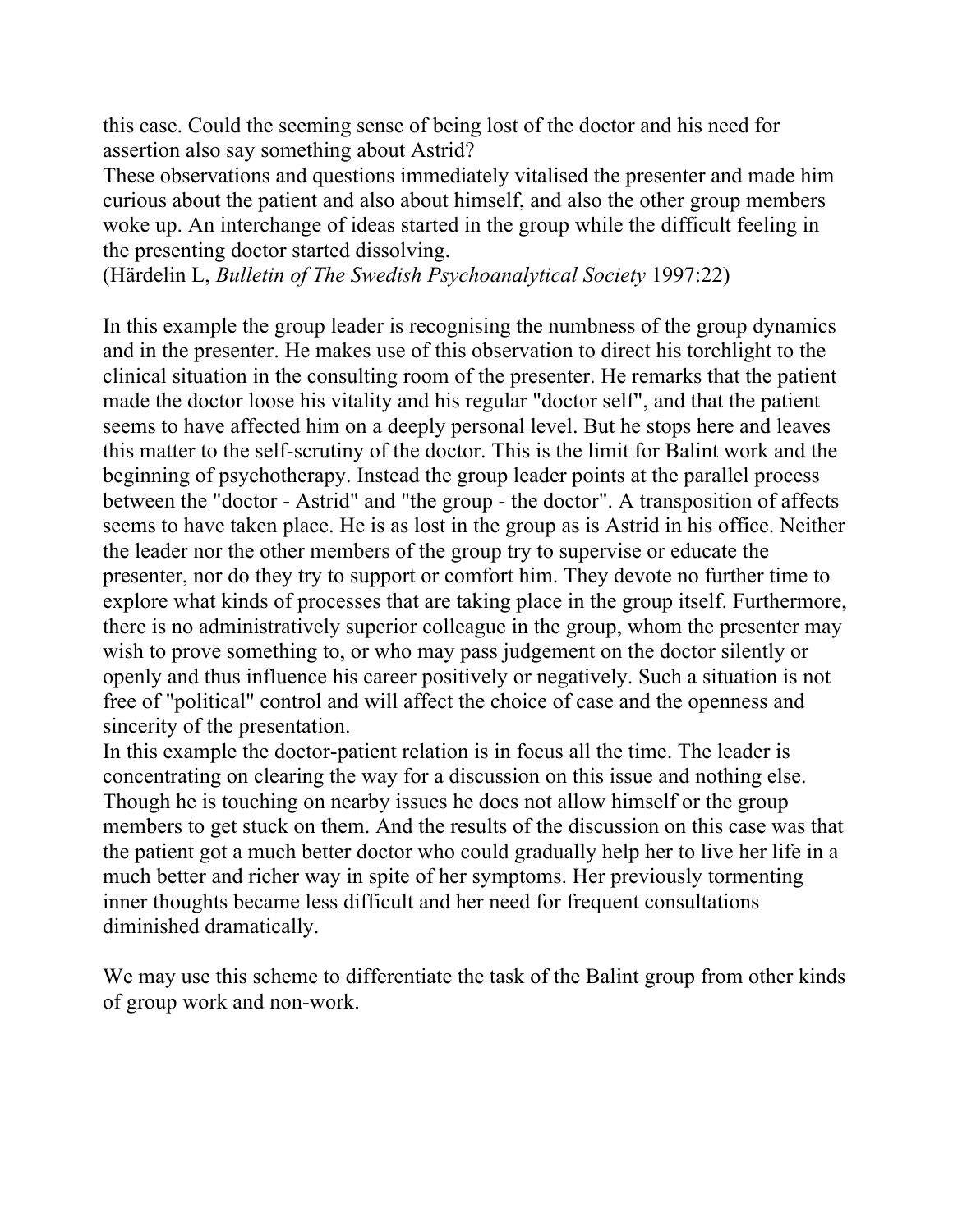# **An attempt at defining the Balint group setting**

In essence the Balint group should be a group of freedom, equality and brother- and sister-hood.

All other group settings constitute complications that have to be recognised and dealt with. I realise there are many "Balint cultures" all over the world and that my proposal for a definition might be a matter for a divergent opinion. This can be the subject of further discussion.

I would like to propose the following definition for a Balint group:

The Balint group consists of clinicians of equal standing who meet regularly by free will over a long period to discuss and better understand their own clinical work, their own meeting with their patients. In the group, a mutual consultation takes place, a mutual sharing of ideas. In order to facilitate their work the clinicians co-operate with an external consultant, whom they give the role of being the group leader. This person should be familiar with the working situation of his colleagues and be able when needed to add a psychoanalytical/psychological dimension to the group discussions.

One implication of the definition is that the leader of a Balint group does not - in contradistinction to a supervisor or clinical teacher - have an indirect treatment responsibility for those patients discussed in the group. Each participant has his own full responsibility for his medical action. He only uses the group to consult with equals. In this respect there is a greater resemblance between a Balint group of doctors and a group of equally experienced lawyers or physiotherapists discussing cases in strict confidentiality than a group consisting of medical students or inexperienced younger doctors in subordinate positions. With such participants the work must be modified to make up for the needs of group members who are not yet established as "professional egos" and who are dependent on others in their medical training and practice.

# **The Balint group member**

I propose for didactic reasons to split the motives for joining a Balint group into "healthy" (=adequate professional and personal motives) and "neurotic" (=dysfunctional professional and personal motives) ones. The distinction is not so clear as it may seem. We should not underestimate that also certain kinds of unresolved neurotic tendencies in ourselves can help making us good doctors.

# **"Healthy" motives**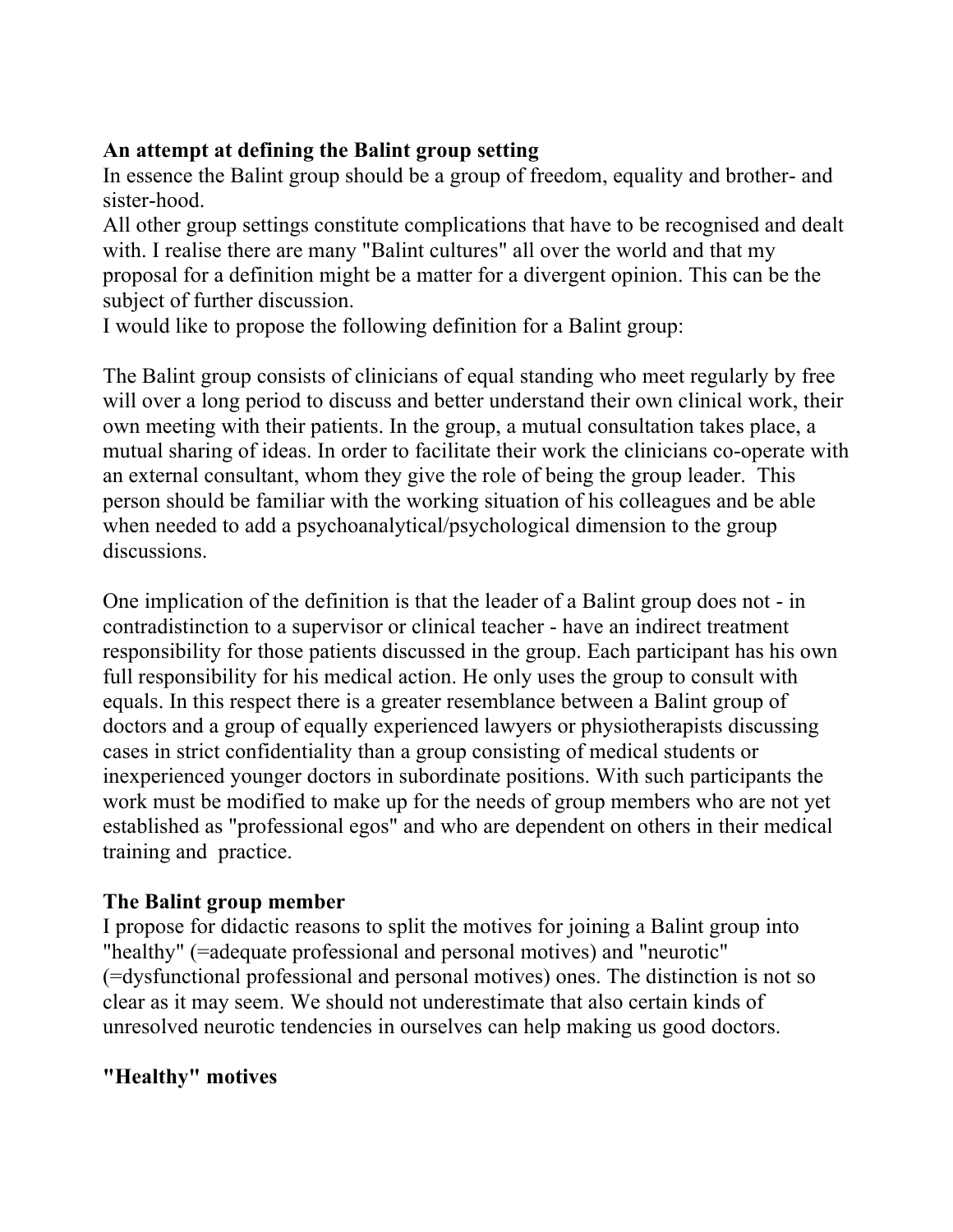- The doctor is mature and experienced enough to have some awareness of his shortcomings in various clinical situations.

- The doctor is sufficiently curious, honest with himself and has the moral courage to dare exploring how he feels, thinks and acts in the clinical situation, and

- He has sufficient empathy with, engagement in and sincerity towards his colleagues who are struggling with their difficulties

- The doctor feels a need to compensate for a deficit ("basic fault") in his medical training and in the ongoing practical work

# **"Neurotic" motives**

- An open or hidden need for personal psychotherapy

- Conflicts and other problems with the staff. Sometimes starting a Balint group may define people as insiders or outsiders.

- The wish to use the Balint group as a substitute for the lack of other groups, other forums for solving clinical and administrative problems.

# **The Balint group leader - an external consultant**

The task of the group leader is to protect the group and the individual group members from a number of pitfalls that are prone to appear in this kind of improvised work. In Balint work you are encouraged to associate freely. Members are encouraged to try to reach for issues, which are vague but often crucial for true understanding. There is a lot of insecurity in the individual during such a process.

As said above this requires an individual and group psychological competence from the leader who also has to have a good knowledge of fields that his colleagues are working in.

The first task for a leader is to make a work contract with the prospective group, to formulate the frame of work, the aims of work, the division of roles and work within the group and the limits for it.

I want to emphasise two crucial aspects:

- It is vital that what is said in the group stays in the group if a good working climate is to have a chance to develop

- The leader should carefully assess if the preconditions for work are reasonable. Is the working contract possible for the members to be able to comply with? If you have doubts, you had better discuss it with the group before you start. That might clarify matters that otherwise might haunt and frustrate you and the group for a long period. The assessment of a prospect group involves the motivation of its individual members, the impression of the group dynamics, the compatibility of the personalities of the members, and institutional aspects, i.e. will the participants be able to show up regularly? Do the other colleagues and staff members working with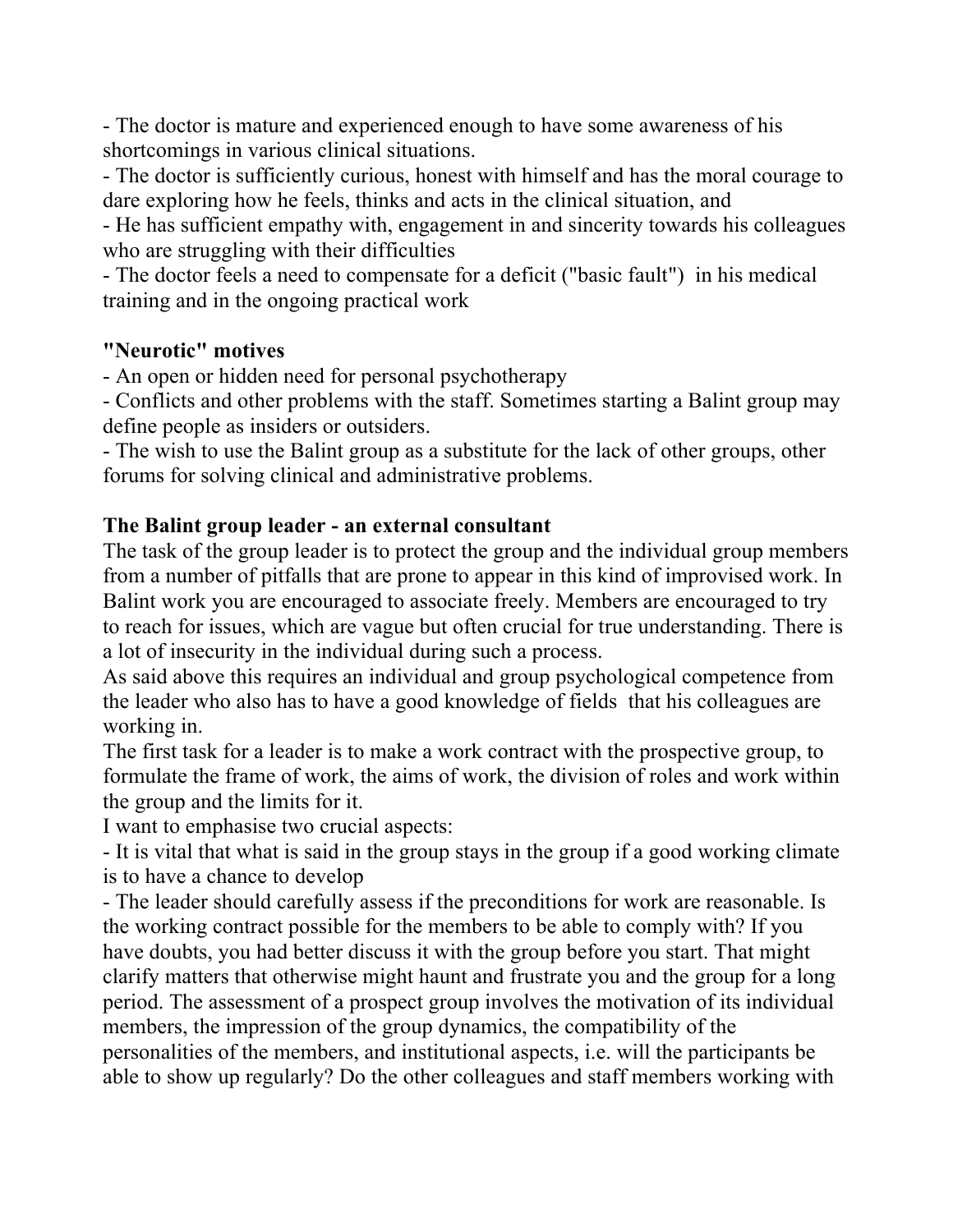the doctors accept that the group is formed? Will they respect that the doctor withdraws one and a half to two hours a fortnight?

Just like the group members, the leader has his set of motives. Some of them may seem self-evident, not even worth mentioning, but then again, if they miss, the Balint work will be impaired.

#### **"Healthy" motives:**

- In Swedish we say *klockarkärlek*- a true and longstanding love for clinical work is essential if the group leader is to be genuinely able to share the work of the group. The leader should have respect for, and a real interest in the clinical work of his colleagues. How else could he expect experienced general practitioners to integrate the knowledge from his own theories and clinical psychoanalytical practice? - The leader must likewise stand up for his psychoanalytical competence, which for natural reasons is a minority position in the group. He must be prepared to try it out in a common-sense context. He may for instance have to argue against the general prejudices (*Vorstellungen*) and conventional patterns of adaptation held by the members of the group if he thinks that these stands diminish the professional freedom, the space in which sensible medical actions and decisions can take place. - The leader must have an interest in exerting his leadership functions that the members have endowed him with, maintain the frame, the focus of work, the distribution of cases for presentation. The interventions will vary greatly depending on the group dynamics and the personality of the individual members these interventions. Bion´s thoughts about basic assumption group dynamics is helpful for understanding and guiding the leader in steering a group away from non-work.

#### **"Neurotic" motives:**

- Difficulties of the leader in maintaining the framework, i.e. keeping time and maintaining a good enough distribution and pace of cases in the group. But one also has to consider various forms of pseudo-functioning, i.e. the wish to be the therapist, guru, mentor, supervisor, sometimes even the general practitioner of the members. - The leader may lack genuine presence, i.e. because he has locked himself up in a psychological ivory tower, or does not take his lack of knowledge about the clinical reality of the members of the group seriously, or is exerting his leadership under the illusion that his psychological knowledge is universally applicable. This may be connected to

- an unresolved "apostolic function" of the leader, i.e. that he knows the best and wishes others to know that as well. It seems Michael Balint himself was wrestling with this problem. A charismatic leader will affect the group process, but in the case of the original Balint group, its members proved their ability to make constructive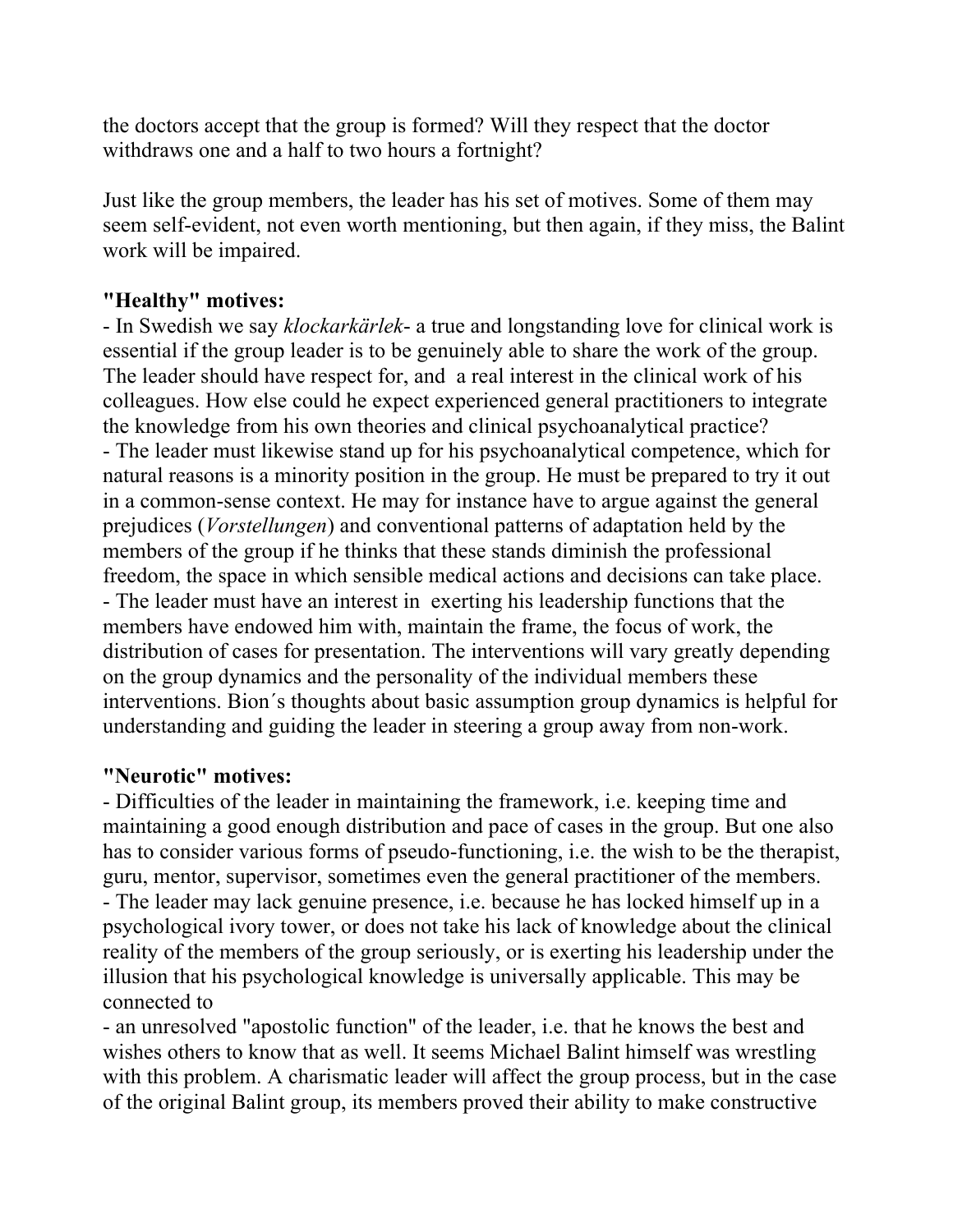use of the impressive knowledge and clinical intelligence of Michael Balint. They were also able to continue their development and research in their own way after the sudden and premature death of Balint. When such apostolic pretensions come out in the open, you have a chance to deal with them while you are benefiting from what is useful in the gospel. It is far more difficult for a group to deal with a leader who is silent about his knowing best.... (see above: lack of genuine presence).

Which group leader will have a full clearance on this checklist? The important thing is that the leader with the critical help of the group is observant of his influence on the group process and makes adjustments to enhance the working process.

#### **Balint-oriented groups for students and doctors-in-training**

It goes without saying that medical students and young doctors who have not yet acquired a fairly stable and integrated professional identity and who do not yet have a permanent factual work in consequence also have other needs than the experienced doctor. In contradistinction to a regular Balint group, in such clinically oriented group discussions the demand for a mentor, supervision, professional and personal support and concrete guidance will be quite dominant.

Again, in such groups the leader has a supervisory function regardless of whether it is recognised or not. You cannot pretend running a consulting group whose members are not in the position of assuming full responsibility for their medical actions. There will be a gap between pretensions and reality and groups will make up for this gap in various ways. But it will be at the price of a somewhat hampered individual development compared to an adequate setting of a (Balint-) group for doctors-intraining. Again, having such a group usually make the members far better off than having none since it might help younger doctors and students to overcome feeling lonely and lost in their professional psychological development.

Then again, to repeat, on the other extreme you have groups led by a person on whom the members are dependent for their future career, so when presenting cases they are running the risk of disapproval and rejection, while hoping for approval and promotion. Such a politicised group is very remote from the free world of Balint.

#### The spin-off-effects of the Balint group

Stressing the necessity of a framework and the focus on the doctor-patient relation does not mean that the group will lead a life in a vacuum, separated from the reality of its members and the realities surrounding it. After all for several years the group members confide in each other, share thoughts - often personal and intelligent, emotionally dense and from time to time they are creating new perspectives. This kind of work offers some fringe benefits. After some time you dare to show yourself as a person more freely to your colleagues than before. You will risk a joke. You will